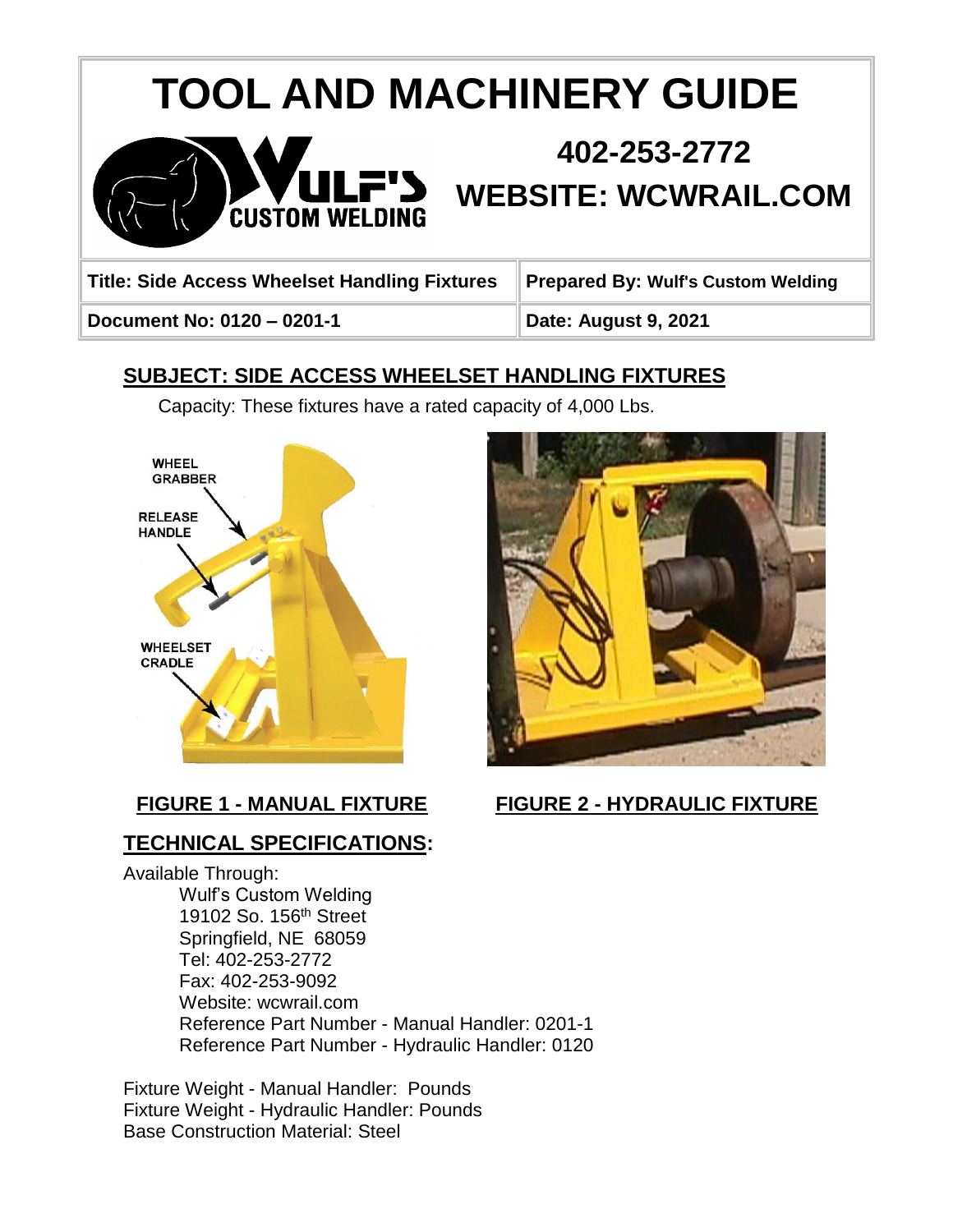#### **DESCRIPTION:**

**These fixtures are designed to remove and install freight car wheelsets. They will work with wheel diameters ranging from 28 to 38 inches. A polymer lined cradle is provided at the front of the fixtures for additional wheel handling capabilities. Contact your forklift dealer or manufacturer to determine the forklift capacity required for use of these attachments. Attachment information is available on our website at wcwrail.com. Search 0120 or 0201.** 

#### **INSTRUCTIONS FOR USE: WHEELSET REMOVAL**

WARNING: Ensure car(s) is/are properly secured with hand brakes and/or chocks before attempting to perform any wheelset replacement.

WARNING: Ensure Blue Flag protection is set in accordance with current operating rules before fouling any track or performing any type of repair work.

- 1. Inspect the fixture prior to use. The safety chain must be in place and the locking grab hook working properly. The wheel grabber mechanism must be working freely. Check for fluid leaks if you are using the hydraulic release model (Figure 1 & 2).
- 2. Jack the freight car and prepare the wheelset for removal in accordance with current maintenance instructions.





#### **FIGURE 3 - MANUAL FIXTURE FIGURE 4 - HYDRAULIC FIXTURE**

- 3. Place the fixture on the Forklift and attach the safety chain to the forklift mast (Figure 3 & 4).
- 4. Tilt the mast and forklift tines forward to provide adequate clearance for the hook to engage the top of the wheel.
- 5. Move the fixture into position at the end of the wheelset. Lift the grabber mechanism manually by pulling upward on the release handle, or using the forklift if you have the hydraulic version (Figure 3 & 4).
- 6. Move the forklift toward the wheelset until the bottom angle of the fixture contacts the wheelset rim. The forklift tines will be under the wheelset at this point. Allow the grabber mechanism to drop over the wheelset, or use the forklift to lower the grabber if you have the hydraulic version (Figure 3 & 4).